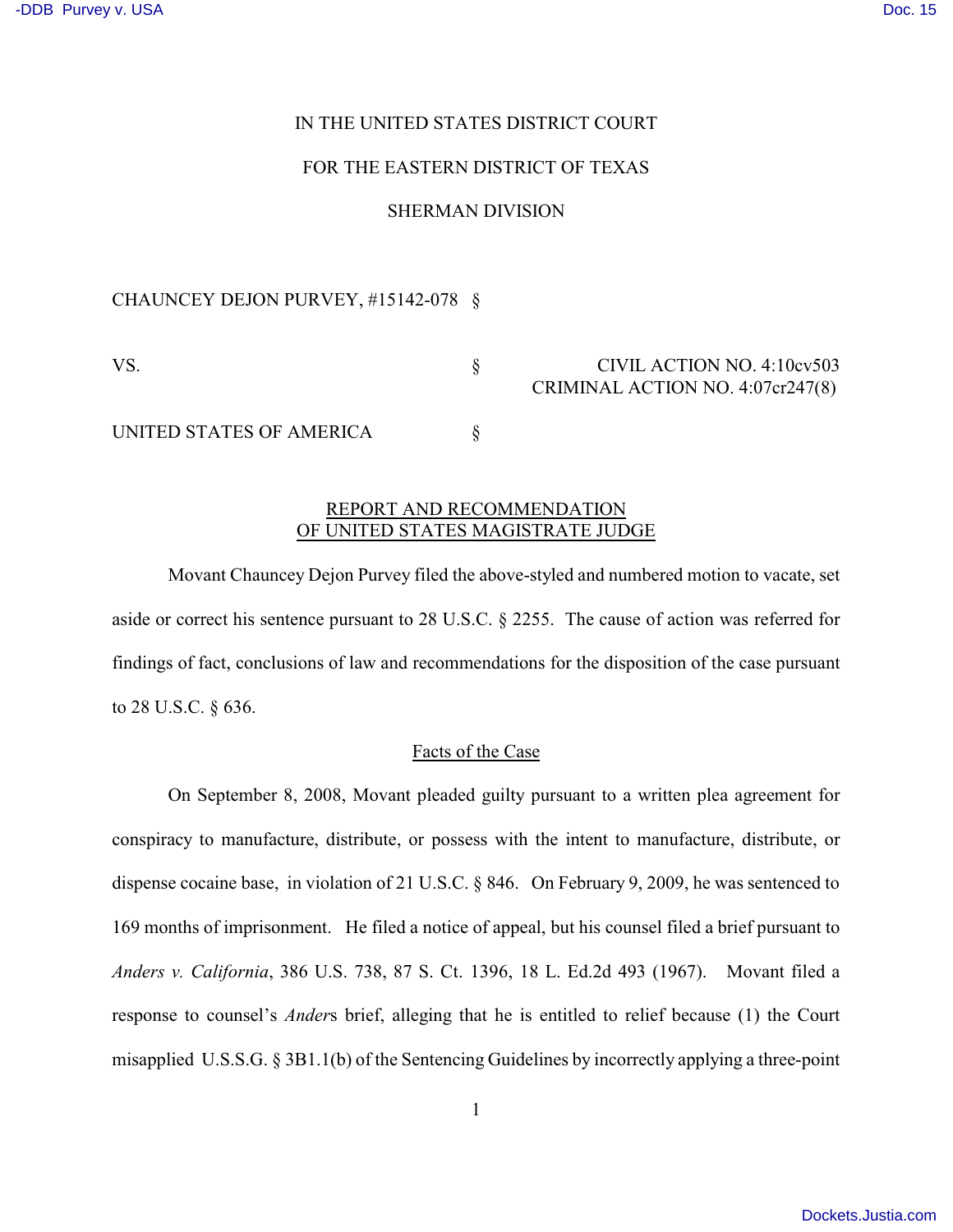upward adjustment to Movant's base offense level for his role as a manager or supervisor, (2) the Court erred in adopting the pre-sentence report, (3) the appeal waiver was not knowing and voluntary because of counsel's erroneous advice, and (4) his appellate counsel was ineffective. On November 16, 2009, the Fifth Circuit Court of Appeals dismissed his appeal as frivolous. *See United States v. Purvey*, 348 Fed. Appx. 991, 992 (5<sup>th</sup> Cir. 2009) (no non-frivolous grounds for appeal found after reviewing the record, the *Ander*'s brief, and Movant's response brief).

In Movant's § 2255 motion, he raises the same issues that he raised on appeal: (1) the Court misapplied U.S.S.G. § 3B1.1(b) of the Sentencing Guidelines by incorrectly applying a three-point upward adjustment to Movant's base offense level for his role as a manager or supervisor, (2) the Court erred in adopting the pre-sentence report, (3) the appeal waiver was not knowing and voluntary because of counsel's erroneous advice, and (4) his appellate counsel was ineffective. Respondent filed a Response, arguing that Movant's claims are barred by his waiver that was included in his knowing and voluntary plea agreement. Movant filed a Reply.

### Discussion and Analysis

As a preliminary matter, it should be noted that a  $\S 2255$  motion is "fundamentally different from a direct appeal." *United States v. Drobny*, 955 F.2d 990, 994 (5th Cir. 1992). A movant in a § 2255 proceeding may not bring a broad-based attack challenging the legality of the conviction. The range of claims that may be raised in a § 2255 proceeding is narrow. A "distinction must be drawn between constitutional or jurisdictional errors on the one hand, and mere errors of law on the other." *United States v. Pierce*, 959 F.2d 1297, 1300-01 (5th Cir. 1992). A collateral attack is limited to alleging errors of "constitutional or jurisdictional magnitude." *United States v. Shaid*, 937 F.2d 228, 232 (5th Cir. 1991).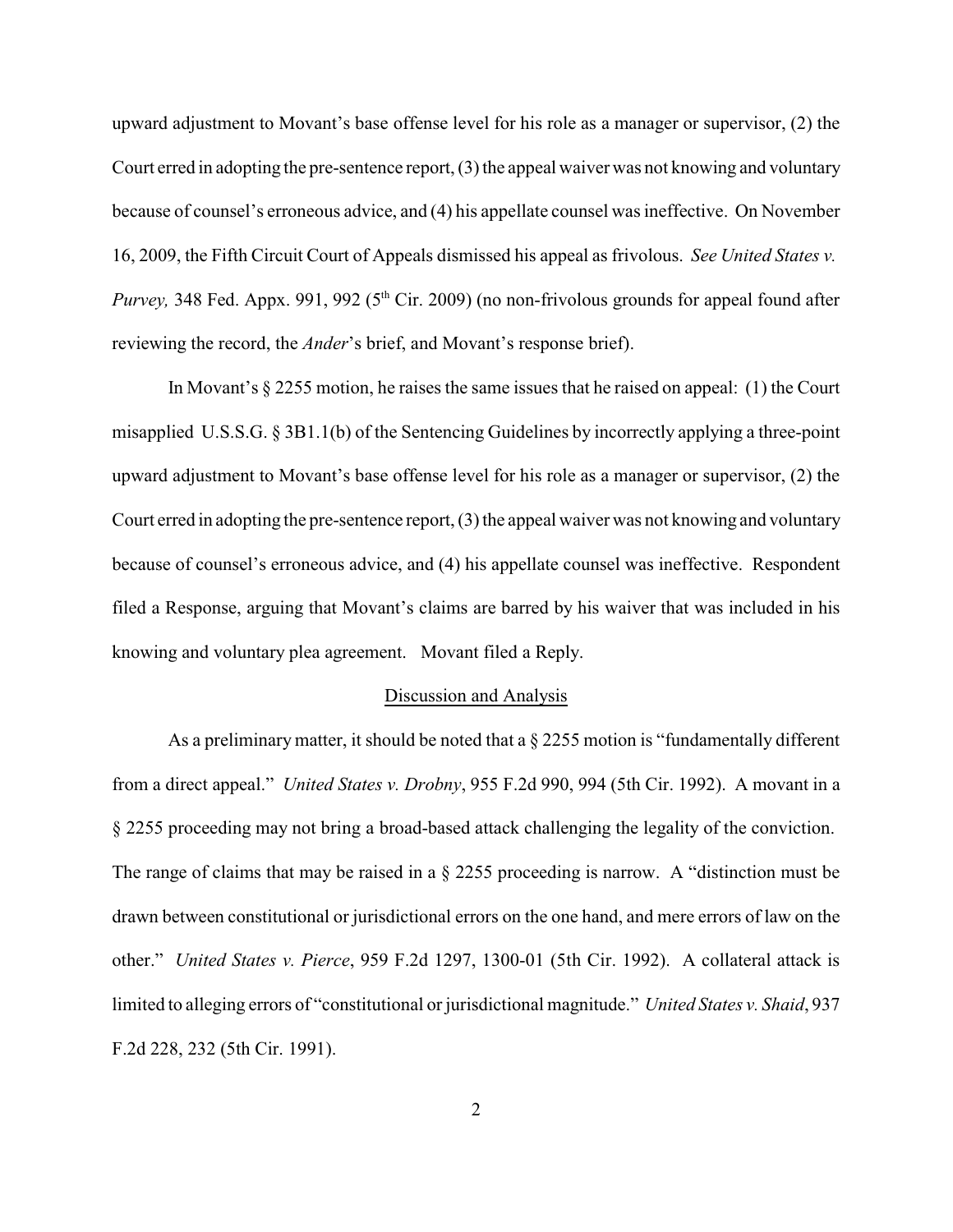Movant signed a plea agreement containing the following waiver provision:

Except as otherwise provided herein, Defendant expressly waives the right to appeal his conviction and sentence on all grounds. Defendant further agrees not to contest his sentence in any post-conviction proceeding, including, but not limited to a proceeding under 28, United States Code, Section 2255. Defendant, however, reserves the right to appeal the following: (a) any punishment imposed in excess of the statutory maximum, and (b) a claim of ineffective assistance of counsel that affects the validity of the waiver itself.

The Fifth Circuit has upheld the informed and voluntary waiver of post-conviction relief in *United States v. Wilkes*, 20 F.3d 651, 653 (5th Cir. 1994). In *United States v. Henderson*, 72 F.3d 463, 465 (5th Cir. 1995), the Fifth Circuit held that a waiver may not be enforced against a § 2255 movant who claims that ineffective assistance of counsel rendered that waiver unknowing or involuntary. In *United States v. White*, 307 F.3d 336 (5th Cir. 2002), the Fifth Circuit held that an ineffective assistance of counsel claim raised in a § 2255 proceeding survives a waiver only when the claimed assistance directly affected the validity of that waiver or the plea itself. More recently, the Fifth Circuit noted that it has upheld § 2255 waivers except for when there is an ineffective assistance of counsel claim that affects the validity of that waiver or the plea itself or when the sentence exceeds the statutory maximum. *United States v. Hollins*, 97 Fed. Appx. 477, 479 (5th Cir. 2004).

#### Voluntariness of Plea Agreement and Ineffective Assistance of Counsel

In the present case, Movant asserts that his plea was unknowing and involuntary based on ineffective assistance of counsel. It appears that Movant is claiming that counsel was ineffective for failing to object to the Government's alleged breach of the plea agreement. Specifically, he contends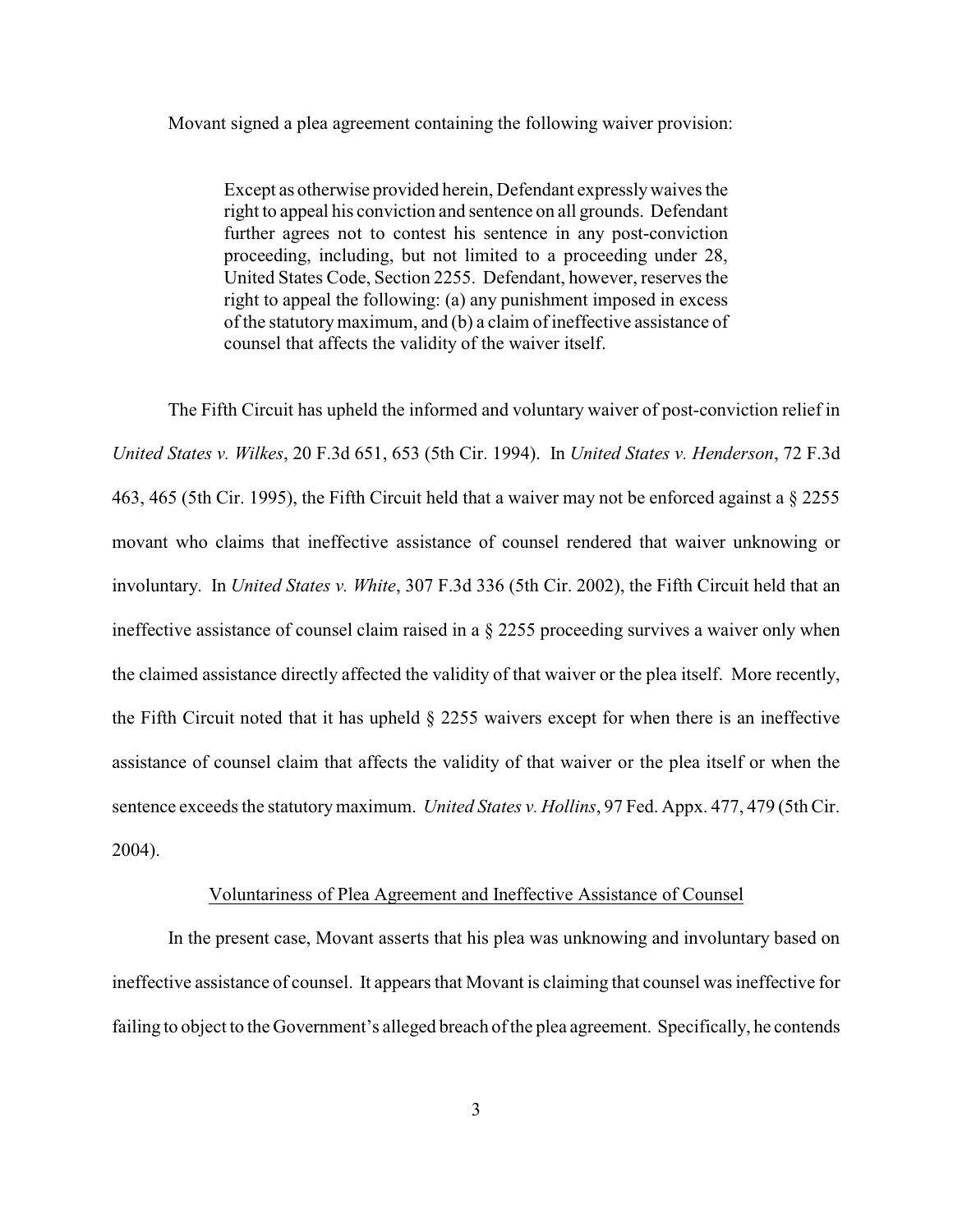that the Government breached the plea agreement by seeking an increase in Movant's base offense level based on alleged hearsay testimony that Movant was a manager or supervisor in the offense charged. Because this issue concerns the validity of the waiver itself, this Court will first look into the voluntariness of Movant's plea.

The duty of defense counsel to a defendant who desires to enter a plea of guilty is to ascertain that the plea is voluntarily and knowingly made. *United States v. Diaz*, 733 F.2d 371, 376 (5<sup>th</sup> Cir. 1984). The two-prong test *Strickland* test applies to cases involving guilty pleas. *Hill v. Lockhart*, 474 U.S. 52, 57, 106 S. Ct. 366, 370, 88 L. Ed.2d 203 (1985). A movant must show that he did not understand the nature of a constitutional protection he was waiving or that he had "such an incomplete understanding of the charges against him that this plea cannot stand as an admission of guilt." *James v. Cain*, 56 F.3d 662, 666 (5<sup>th</sup> Cir. 1995). Thus, if a movant understands the nature of the charges against him and the consequences of his plea, yet voluntarily chooses to plead guilty, the plea must be upheld on federal review. *Diaz v. Martin*, 718 F.2d 1372, 1376-77 ( $5<sup>th</sup>$  Cir. 1983). Additionally, the Fifth Circuit has held that miscalculating a client's sentencing exposure does not amount to deficient performance required by the *Strickland* standard. *United States v. Herrera*, 412 F.3d 577, 580-81 (5<sup>th</sup> Cir. 2005); *Teague v. Scott*, 60 F.3d 1167, 1171 (5<sup>th</sup> Cir. 1995).

Movant signed a plea agreement on September 8, 2008, which states:

I have read or had read to me this Plea Agreement and have carefully reviewed every part of it with my attorney. I fully understand it and voluntarily agree to it.

The plea agreement also states: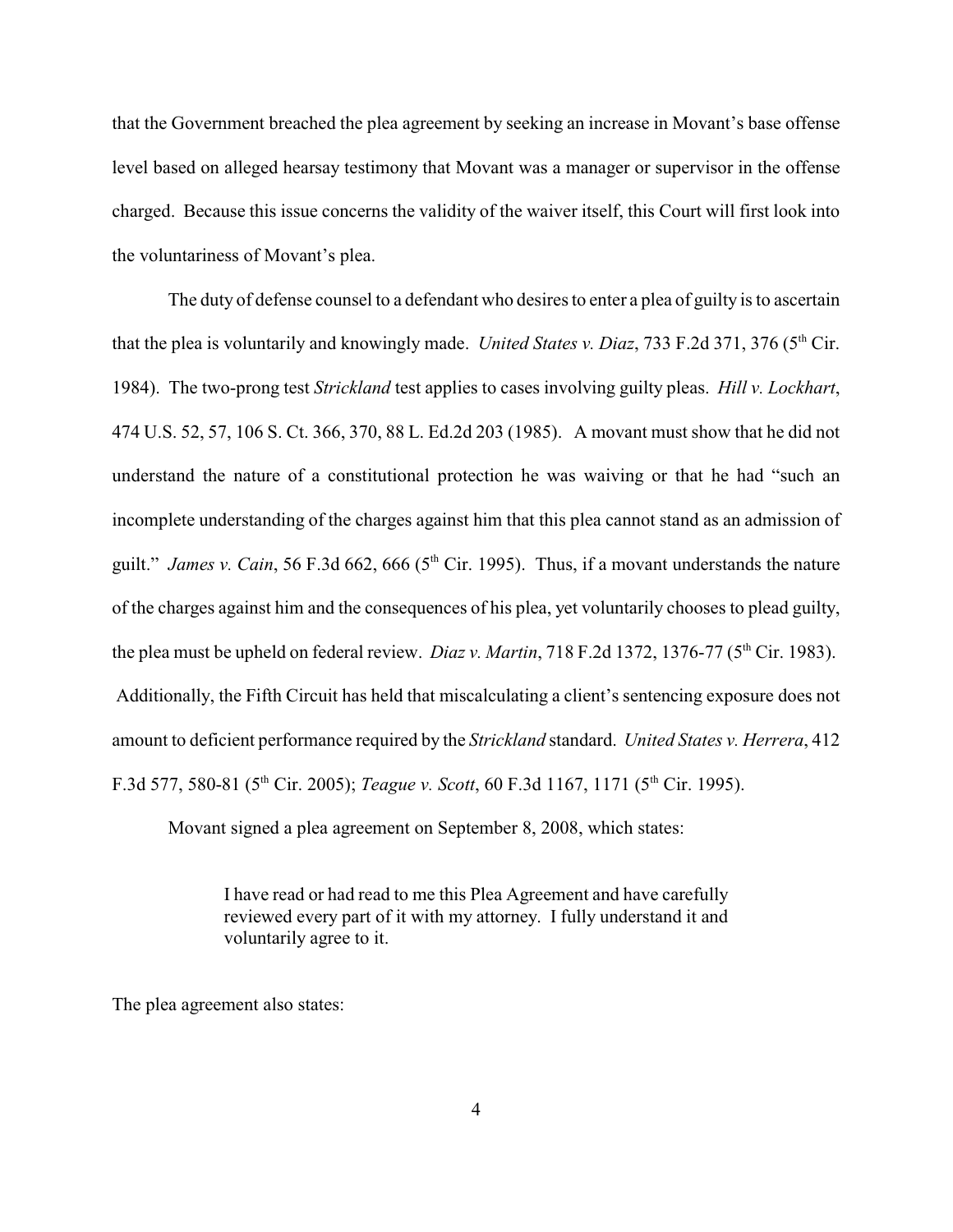Defendant has thoroughly reviewed all legal and factual aspects of this case with his lawyer and is fully satisfied with that lawyer's legal representation. Defendant has received satisfactory explanations from his lawyer concerning each paragraph of this plea agreement, each of his rights affected thereby, and the alternatives to entering a guilty plea. After conferring with counsel, Defendant concedes guilt and has concluded that it is in his best interest to enter this agreement rather than proceeding to trial.

Additionally, Movant stated in his plea agreement that the "plea of guilty is freely and voluntarily made and is not the result of force, threats, or promises other than those set forth in this plea agreement." Finally, the plea agreement stated the following concerning the entirety of the agreement:

> Defendant, Defendant's attorney, and the United States Attorney for the Eastern District of Texas acknowledge that this is a complete statement of the parties' agreement in this case. It supersedes all other plea agreements and may not be modified unless the modification is in writing and signed by all parties. No other promises have been made or implied.

Consequently, Movant's conclusory allegation in his motion that his plea was not knowingly or voluntarily made is contradicted by his signed plea agreement.

At the plea hearing conducted by United States District Judge Marcia Crone, held on September 8, 2008, Movant affirmed that he had read his indictment and guilty plea agreement, understood them, discussed them with his attorney, and wished to continue in his plea of guilty. He also stated that he was not under the influence of any drug, medication, or alcoholic beverage that would influence his ability to plead. The Court reviewed Movant's rights with him – the right to a speedy trial, to confront and cross-examine witnesses, to present a defense, to have witnesses testify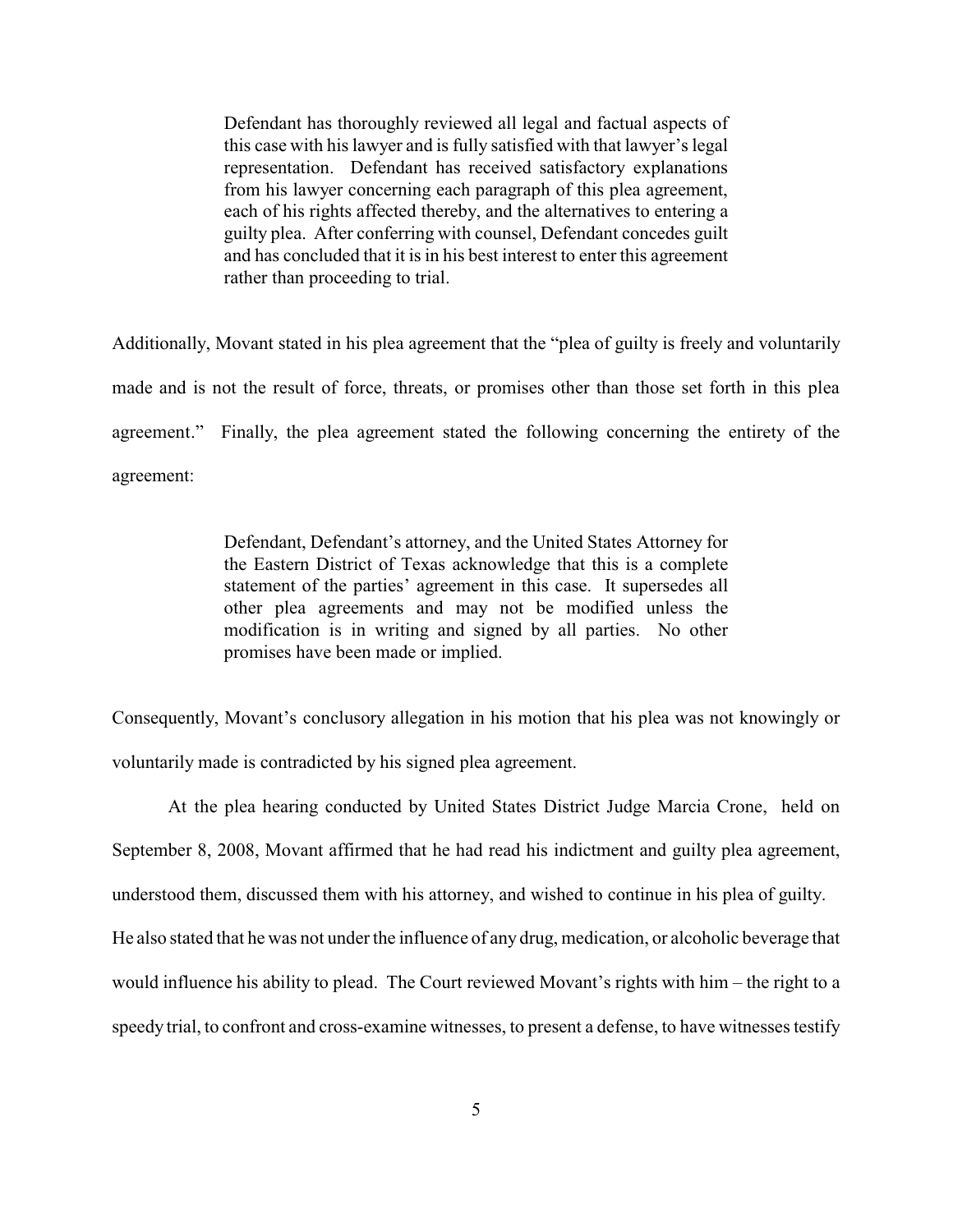on his behalf, and to have effective assistance of counsel. Movant understood the rights and further affirmed that he was completely satisfied with his legal representation and the advice given to him.

The Court reviewed the elements of the offenses, which Movant understood. It then went over the minimum and maximum penalties Movant was facing, which Movant understood. It also explained that the Court will be unable to determine the sentence until after the presentence report (PSR) is completed, noting that Movant as well as the Government will have an opportunity to challenge the facts contained in the PSR. Movant stated that he understood that the Court has the authority to impose a sentence more or less severe than the sentence called for in the guidelines. The Court further explained the rights Movant was giving up by pleading guilty to a felony. The Court reviewed Movant's right to appeal

The Court also reviewed the plea agreement with Movant, and he stated that he understood all the terms of the plea agreement and the rights he was waiving. He also said that there had been no other promises made to him or threats against him leading him to plead guilty. He said that he was pleading guilty voluntarily, of his own free will, because he is guilty of the crime charged. Movant also stated that nobody had forced him or threatened him or made promises to him to coerce him into pleading guilty. Formal declarations in open court carry with them a strong presumption of truth. *Blackledge v. Allison*, 431 U.S. 63, 74, 97 S. Ct. 1621, 1629, 52 L. Ed.2d 136 (1977). Although a defendant's attestation of voluntariness at the time of the plea is not an absolute bar to later contrary contentions, it places a heavy burden upon him. *Diaz*, 733 F.2d at 373-74. The Fifth Circuit has held that a defendant's testimony at the plea colloquy that no one attempted in any way to force him to plead guilty carries a strong presumption of verity. *United States v. Abreo*, 30 F.3d 29, 31 ( $5<sup>th</sup>$  Cir. 1994). In cases where the record establishes that the defendant understood the nature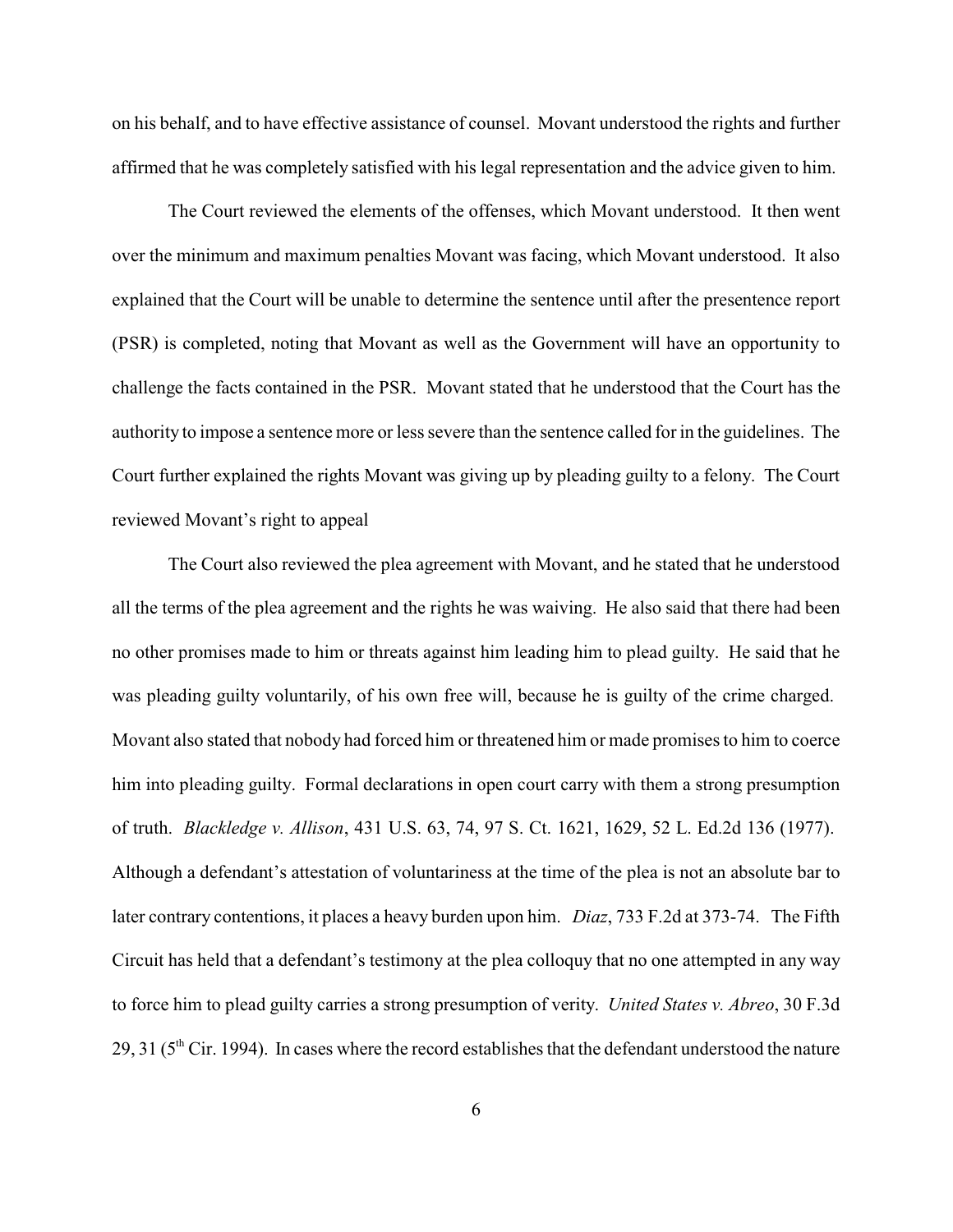of the charge against him and the direct consequences of his act, the rudimentary demands of a fair proceeding and a knowing, voluntary plea are satisfied. *Wright v. United States*, 624 F.2d 557, 561  $(5^{th}$  Cir. 1980).

 The Court reviewed, in detail, the rights that Movant was waiving by pleading guilty. It found that Movant, after consultation with counsel, knowingly and voluntarily pleaded guilty to the charges. It also found that Movant was fully competent and capable of entering an informed plea, that he was aware of the nature of the charges and the consequences of the plea, and that his guilty plea is a knowing and voluntary plea supported by an independent basis in fact containing each of the essential elements of the offenses. Consequently, Movant's conclusory allegation in his motion that his plea was not knowingly or voluntarily made is contradicted by his plea hearing.

Movant also signed a Statement of Facts in Support of Plea Agreement on September 8, 2008. In it, he acknowledges that he and others made an agreement to knowingly and intentionally distribute or dispense with the intent to distribute or dispense cocaine base. He knew the unlawful purpose of the agreement, and joined in it with the intent to further it. He knowingly distributed or possessed with intent to distribute or dispense 469.17 grams of cocaine base. During his hearing, Movant affirmed that his signature appears on the statement and that he understands and agrees with the statements contained in it. He also affirmed that he was pleading guilty knowingly, freely, voluntarily, and with the advice of counsel. Movant's conclusory allegation in his motion that his plea was not knowingly or voluntarily made is further contradicted by his Factual Statement.

This Court concludes that Movant knowingly and voluntarily pleaded guilty – he fully understood the elements of the crime, the maximum sentencing range, and the rights he was waiving by pleading guilty. He has not shown that he did not understand the nature of a constitutional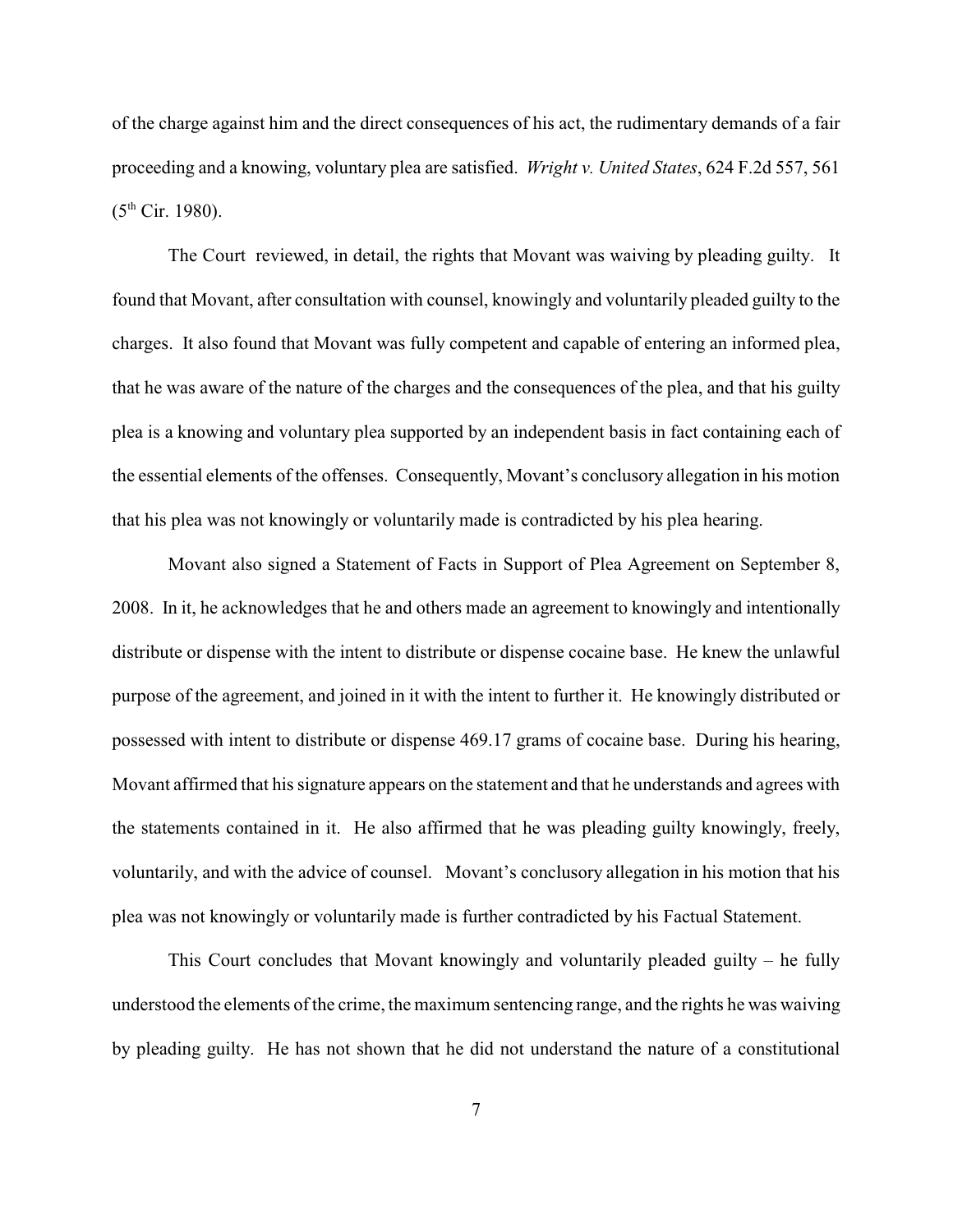protection that he was waiving or that he had "such an incomplete understanding of the charges against him that this plea cannot stand as an admission of guilt." *James*, 56 F.3d at 666. If a defendant understands the nature of the charges against him and the consequences of his plea, yet voluntarily chooses to plead guilty, the plea must be upheld on federal review. *Diaz*, 718 F.2d at 1376-77. For a guilty plea to be knowing and voluntary, the defendant must have "a full understanding of what the plea connotes and of its consequence." *United States v. Hernandez*, 234 F.3d 252, 255 ( $5<sup>th</sup>$  Cir. 2000). However, the defendant "need only understand the direct consequences of the plea; he need not be made aware of every consequence that, absent a plea of guilty, would not otherwise occur." *Id*. "The consequences of a guilty plea, with respect to sentencing, mean only that the defendant must know the maximum prison term and fine for the offense charged." *Barbee v. Ruth*, 678 F.2d 634 (5<sup>th</sup> Cir. 1982), *cert. denied*, 459 U.S. 867, 103 S. Ct. 149, 74 L. Ed.2d. 125 (1982).

Movant fails to show error under the first prong of the *Strickland* test. In order to succeed on a claim of ineffective assistance of counsel, a movant must show that "counsel's representation fell below an objective standard of reasonableness," with reasonableness judged under professional norms prevailing at the time counsel rendered assistance. *Strickland v. Washington*, 466 U.S. 668, 688, 104 S. Ct. 2052, 2065, 80 L. Ed.2d 864 (1984). The standard requires the reviewing court to give great deference to counsel's performance, strongly presuming counsel exercised reasonable professional judgment. 466 U.S. at 690, 104 S. Ct. at 2066. The right to counsel does not require errorless counsel; instead, a criminal defendant is entitled to reasonably effective assistance. *Boyd v. Estelle*, 661 F.2d 388, 389 (5th Cir. 1981). *See also Rubio v. Estelle*, 689 F.2d 533, 535 (5th Cir. 1982); *Murray v. Maggio*, 736 F.2d 279 (5th Cir. 1984). Secondly, the movant "must show that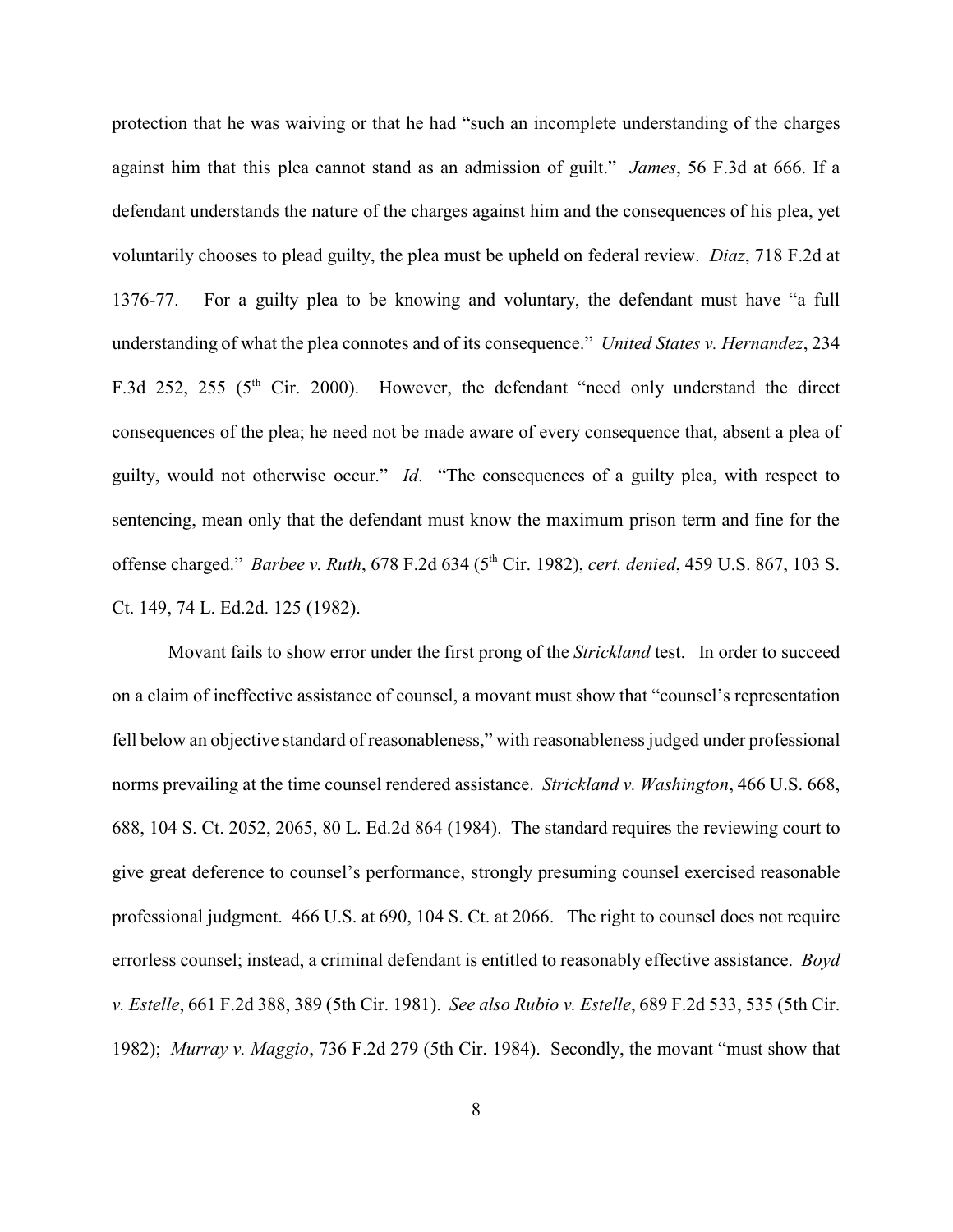there is a reasonable probability that, but for counsel's unprofessional errors, the result of the proceeding would have been different. A reasonable probability is a probability sufficient to undermine confidence in the outcome." *Strickland*, 466 U.S. at 694, 104 S. Ct. at 2068. Petitioner must "affirmatively prove," not just allege, prejudice. *Id*., 466 U.S. at 693, 104 S. Ct. at 2067. If he fails to prove the prejudice component, the court need not address the question of counsel's performance. *Id*., 466 U.S. at 697, 104 S. Ct. 2052.

Movant has failed to prove that he was given deficient or misleading advice or that he was coerced into pleading guilty. Thus, he cannot show that, but for trial counsel's allegedly erroneous advice or deficient performance, he would have taken his chances at trial. Conclusory allegations and bald assertions are insufficient to support the motion. *See Ross v. Estelle*, 694 F.2d 1008, 1011 (5th Cir. 1983); *Joseph v. Butler*, 838 F.2d 786, 788 (5th Cir. 1988). Moreover, Movant's assertion that counsel was ineffective for failing to object to the three additional points assessed for his role as a manager or supervisor, is mistaken. Counsel did object to the added points. Counsel also objected to points being added based on Movant allegedly committing the crime while he was on probation. Counsel also made several other objections to the PSR. However, Movant has not shown that the Government breached the plea agreement; thus, there was no need to objection on this basis.

 A failure to object does not constitute deficient representation unless a sound basis exists for objection. *See Emery v. Johnson*, 139 F.3d 191, 198 (5<sup>th</sup> Cir. 1997) (a futile or meritless objection cannot be grounds for a finding of deficient performance). This Court notes that the plea agreement, as well as admonishments at the plea hearing, cautioned Movant that the offense level and sentence could increase or decrease based on the results of the PSR. This is what happened in Movant's case. Movant acknowledged that the plea agreement is a complete statement of the parties' agreement –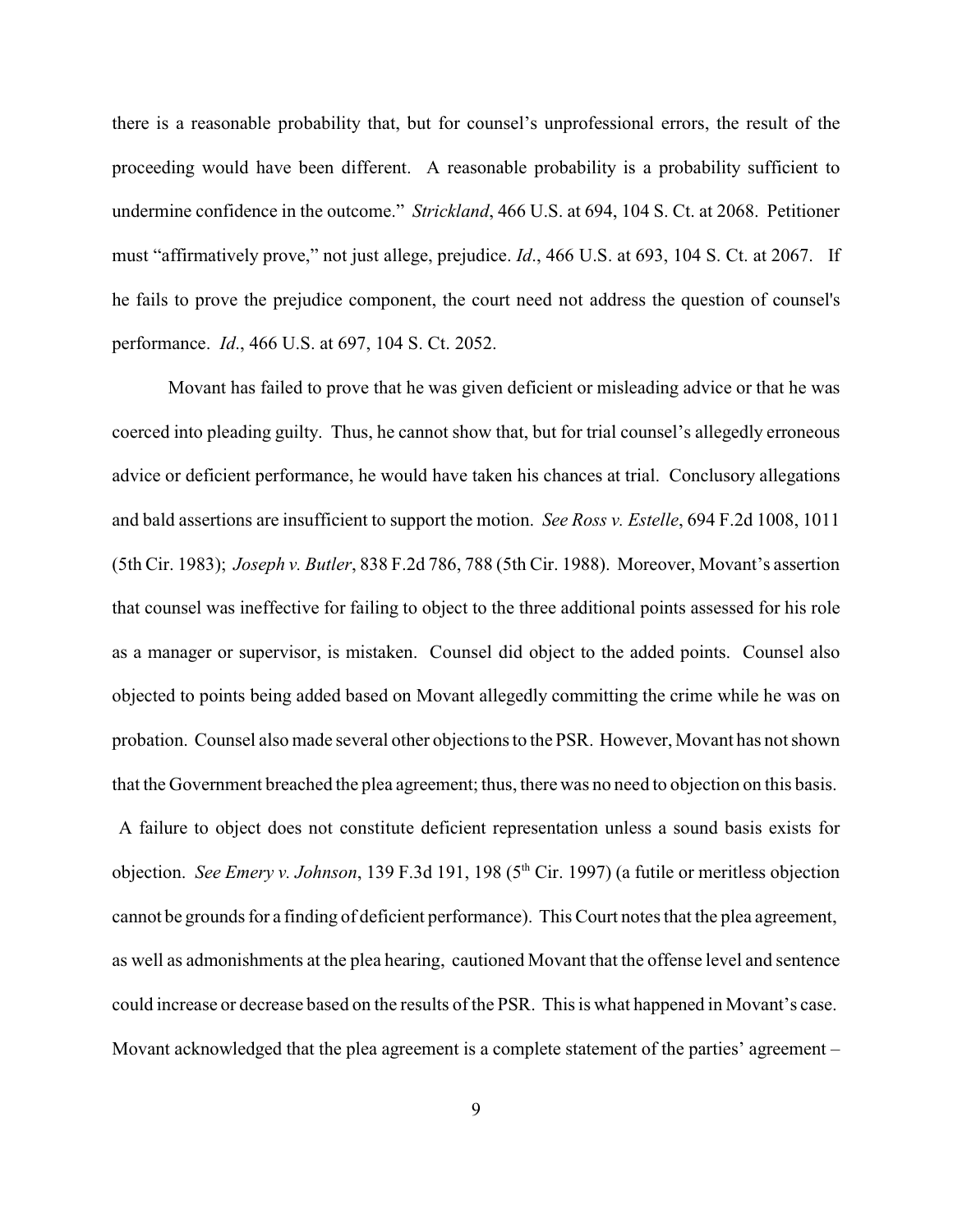that no other promises had been made or implied.

Movant failed to prove the first *Strickland* prong – deficient performance; thus, it is not necessary to analyze the second prong. However, Movant also failed to present facts from the record or citations to law that would support a claim that the outcome of his case would have been different. Therefore, he also fails to meet the second prong of the *Strickland* test.

In conclusion, Movant's waiver is effective to bar relief in this case. His sentence of 169 months did not exceed the maximum sentence. He has not shown ineffective assistance of counsel that affects the validity of his waiver. Because this Court has concluded that Movant's plea is knowing and voluntary, the plea agreement waiver bars relief on, or consideration of, any remaining claims, which do not fall within the exceptions allowed in Movant's waiver. Consequently, this motion should be denied.

### Certificate of Appealability

An appeal may not be taken to the court of appeals from a final order in a proceeding under § 2255 "unless a circuit justice or judge issues a certificate of appealability." 28 U.S.C. §  $2253(c)(1)(B)$ . Although Movant has not yet filed a notice of appeal, it is respectfully recommended that this Court, nonetheless, address whether he would be entitled to a certificate of appealability. *See Alexander v. Johnson*, 211 F.3d 895, 898 (5th Cir. 2000) (A district court may *sua sponte* rule on a certificate of appealability because "the district court that denies a petitioner relief is in the best position to determine whether the petitioner has made a substantial showing of a denial of a constitutional right on the issues before the court. Further briefing and argument on the very issues the court has just ruled on would be repetitious.").

A certificate of appealability may issue only if a movant has made a substantial showing of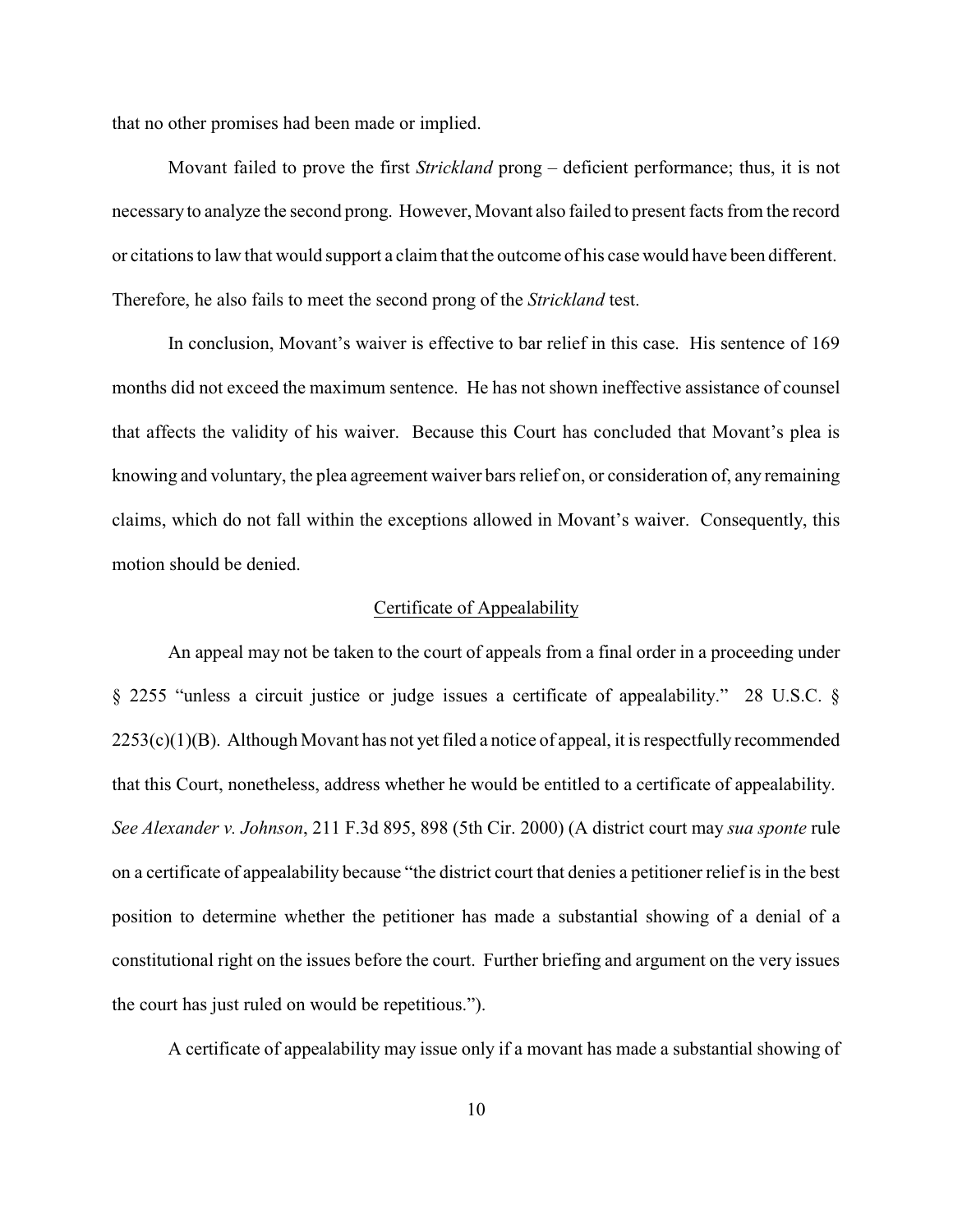the denial of a constitutional right. 28 U.S.C. § 2253(c)(2). The Supreme Court fully explained the requirement associated with a "substantial showing of the denial of a constitutional right" in *Slack v. McDaniel*, 529 U.S. 473, 484, 120 S. Ct. 1595, 1603-04, 146 L. Ed.2d 542 (2000). In cases where a district court rejected a petitioner's constitutional claims on the merits, "the petitioner must demonstrate that reasonable jurists would find the district court's assessment of the constitutional claims debatable or wrong." *Id.*; *Henry v. Cockrell*, 327 F.3d 429, 431 (5th Cir. 2003). "When a district court denies a habeas petition on procedural grounds without reaching the petitioner's underlying constitutional claim, a COA should issue when the petitioner shows, at least, that jurists of reason would find it debatable whether the petition states a valid claim of the denial of a constitutional right and that jurists of reason would find it debatable whether the district court was correct in its procedural ruling." *Id.*

In this case, it is respectfully recommended that reasonable jurists could not debate the denial of Movant's § 2255 motion on substantive or procedural grounds, nor find that the issues presented are adequate to deserve encouragement to proceed. *See Miller-El v. Cockrell*, 537 U.S. 322, 336-37, 123 S. Ct. 1029, 1039, 154 L. Ed.2d 931 (2003) (citing *Slack*, 529 U.S. at 484, 120 S. Ct. at 1604). Accordingly, it is respectfully recommended that the Court find that Movant is not entitled to a certificate of appealability as to his claims.

#### Recommendation

It is accordingly recommended that Movant's motion for relief under 28 U.S.C. § 2255 be denied and the case dismissed with prejudice. It is further recommended that a certificate of appealability be denied.

Within fourteen (14) days after receipt of the magistrate judge's report, any party may serve